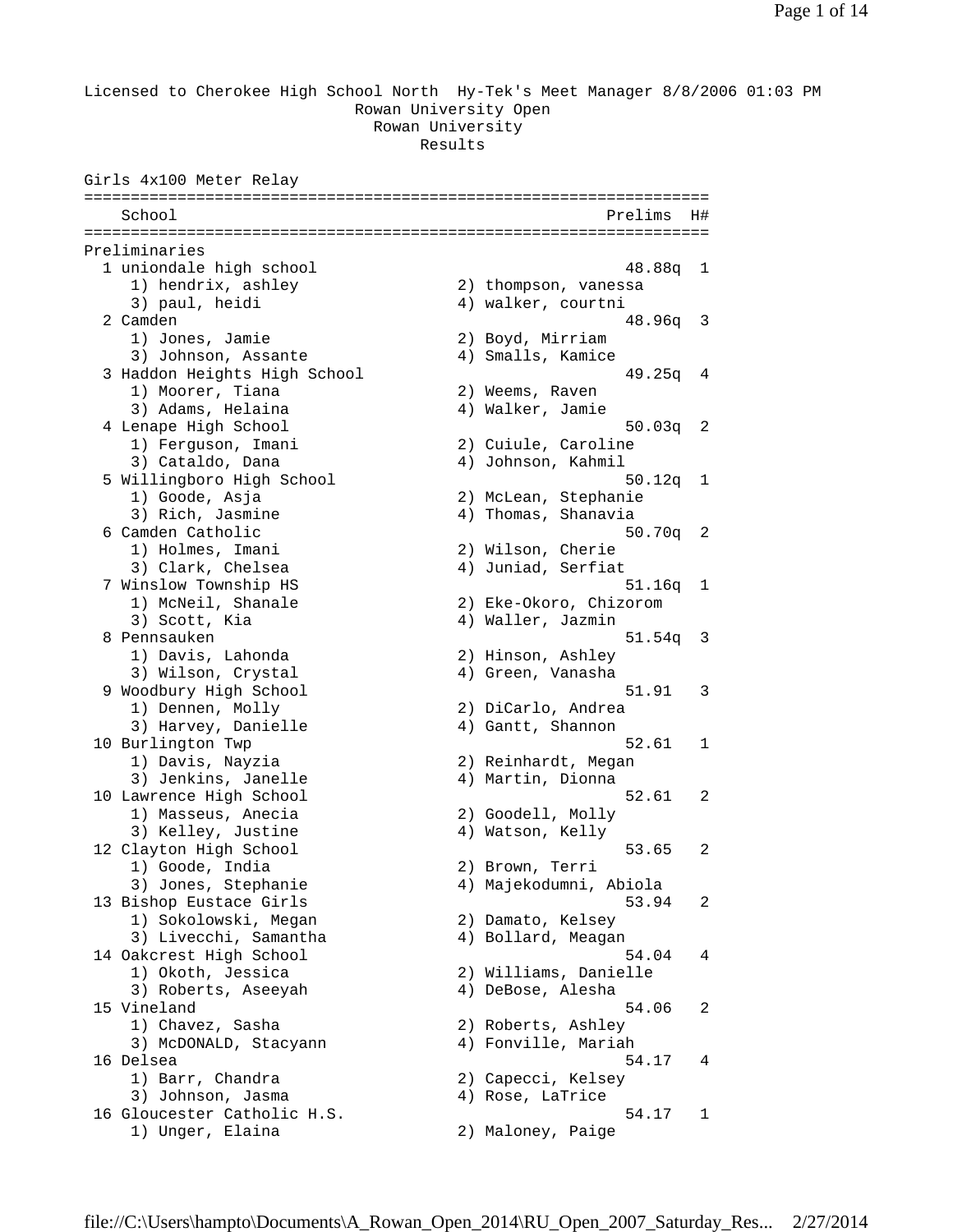3) Unger, Christiana (4) Maloney, June 18 Shawnee Girl's Cross Country 54.41 3 1) Tronco, Becky 2) Pignatello, Dana 3) Houck, Jaime 4) Holberg, Chelsea 19 Highland High School 54.52 1 1) Burse, Jasmine 2) Hesington, Ashley 3) Scully, Jamie (4) Parker, Danae 20 West Windsor South 54.66 3 1) Williams, Tia 2) Tuck, Caroline 3) Lewin, Corinne (4) Hunter, Gabi 21 Clearview 55.11 4 1) Mahoney, Molly 2) Lenkowski, Cassandra 3) Patterson, Stephanie  $4)$  Reamer, Ashley 22 Pennsville Memorial HS 55.57 4 1) Nociti, Noelle 2) Orbin, Julie 3) White, Kailyn 4) McIntosh, Charnita 22 Cherokee HS 55.57 1 1) Danser, Tori 2) Stengel, Rae 3) Simon, Delena (4) Mason, Erin 24 Science High School 56.08 2 1) Ward, Kevonna 2) McClean, Samantha 3) Williams, Ciara (4) Roberts, Ericka 25 Triton 56.18 2 1) Deblaker, Kierstin 2) Gray, Katie 3) Thompson, Jasmine (4) Mikos, Lindsey 26 Sacred Heart 56.62 4 1) rigilano, ashley 2) Ferrari, Christy 3) Reid, Rebecca 4) Lungu, Wonje 27 Millville Senior High School 56.94 4 1) Broughton, Bianca 2) Rojar, Yesenia 3) Watkins, Jalessa (4) Ford, Javona 28 Woodstown High School 58.69 58.69 3<br>1) Stanford, Takia 2) Geiger, Emma 1) Stanford, Takia 2) Geiger, Emma 3) Perrino, Anna (1988) 1996 (1989) 81 and 4) Fedora, Jael 29 Bordentown Regional High Schoo 58.85 3 1) Asare, Leona 2) Robinson, Ciara 3) Minch, Stepanie (4) Alm, Rachel Girls 4x100 Meter Relay ================================================================ School Finals ================================================================ Finals 1 Haddon Heights High School 48.55 1) Adams, Helaina (2) Moorer, Tiana 3) Weems, Raven (2008) (2008) 4) Walker, Jamie 2 uniondale high school 48.76<br>
1) hendrix ashlov 2) paul heidi 1) hendrix, ashley 2) paul, heidi<br>3) thompson vanesses 3) thompson, vanessa (4) walker, courtni 3 Camden 49.61 1) Boyd, Mirriam 2) Johnson, Assante 3) Jones, Jamie (4) Smalls, Kamice 4 Lenape High School 49.72 1) Cataldo, Dana 2) Ferguson, Imani 3) Cuiule, Caroline (4) Johnson, Kahmil 5 Camden Catholic 50.49 1) Clark, Chelsea 2) Holmes, Imani 3) Juniad, Serfiat (4) Wilson, Cherie 1) Clark, Cneisea<br>
3) Juniad, Serfiat<br>
6 Winslow Township HS<br>
1) Eke-Okoro, Chizorom<br>
2) McNeil, Shanale<br>
3) McNeil, Shanale 1) Eke-Okoro, Chizorom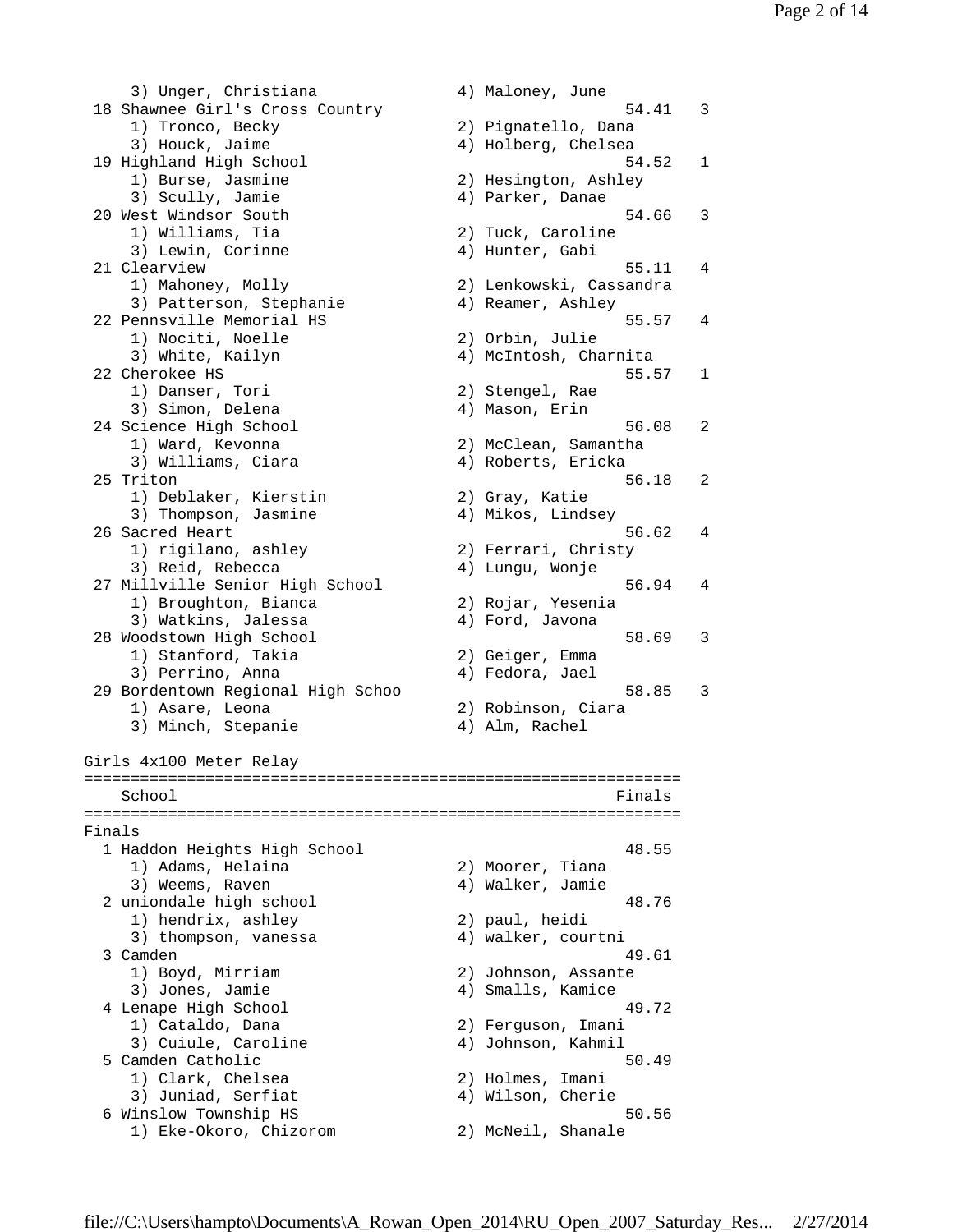3) Scott, Kia  $\begin{array}{ccc} 3 & 4 & 4 \end{array}$  Waller, Jazmin 7 Willingboro High School 51.48 1) Goode, Asja 3) Rich, Jasmine 4) Thomas, Shanavia 8 Pennsauken 51.81 1) Davis, Lahonda 2) Hinson, Ashley 3) Green, Vanasha 4) Wilson, Crystal Girls 4x200 Meter Relay =================================================================== School **Finals** H# =================================================================== 1 Haddon Heights High School 1) Moorer, Tiana (2) Weems, Raven<br>3) Adams, Helaina (2) 4) Walker, Jamie 3) Adams, Helaina 4) Walker, Jamie 2 uniondale high school 1:44.01 4 1) hendrix, ashley 2) paul, heidi 1) hendrix, ashley <br>3) thompson, vanessa <br>4) walker, courtni 3 Lenape High School 1:45.71 4 1) Ferguson, Imani 2) Cataldo, Dana 3) Richardson, Makela (4) Johnson, Kahmil 4 Willingboro High School 1:46.12 4 1) Goode, Asja 2) Rich, Jasmine 3) McLean, Stephanie 4) Thomas, Shanavia 5 Ewing High School 1:46.59 4 1) Winters, Asha 2) Hansel, Shantoy 3) Barnes, Tyler (4) Muneer, Amirah 6 Oakcrest High School 1:47.32 4 2) Gutierrez, Camila 1) Snapp, Nijgia (2) Gutierrez, Cam<br>3) Brown, Shamyra (4) Grimes, Niah 7 Haddonfield Memorial HS 1:48.19 4 1) King, Kirsten 2) Feldman, Greta 3) Wright, Athena (4) Jordan, Kathleen 8 Camden Catholic 1:48.84 3 1) Holmes, Imani 2) Clark, Chelsea 3) Wilson, Cherie (4) Juniad, Serfiat 9 Ocean City HS 1:49.44 3 1) Davis, Kendell 2) Greene, Kelsey 3) Corson, Katie 4) Ghanavati, Kayla 3) Corson, Katie (and Alexander Alexander Alexander Action 1:50.76 3)<br>10 Clearview 1:50.76 3<br>1) Mahoney, Molly (and Alexander Action 2) Kilson, Lauren 1) Mahoney, Molly 3) Lenkowski, Cassandra 4) Reamer, Ashley 11 Timber Creek High School 1:53.10 3 1) Gillard, Joven 2) Allison, Michele 3) Vizoco, Randi 4) Shirdan, Gabrielle 12 Paul Vi-Haddonfield 1:53.23 2 1) Kilpatrick, Eileen 2) Keane, Emilie 3) Nardello, Dana (4) Ambrogi, Kelley 13 Pennsauken 1:53.82 4 1) Gantt, Kaila 2) Hinson, Ashley 3) Green, Vanasha (4) Davis, Lahonda 14 Burlington Twp 1:54.11 3 1) Davis, Nayzia 2) Jenkins, Janelle 3) Martin, Dionna 4) Goardon, Ashley 15 West Windsor South 1:55.15 3 1) Williams, Tia 2) Colonna, Amanda 3) Tuck, Caroline (4) Lemley, Sarah 16 Shawnee Girl's Cross Country 1:55.52 3 1) Tronco, Becky 2) Pignatello, Dana 3) Houck, Jaime 4) Holberg, Chelsea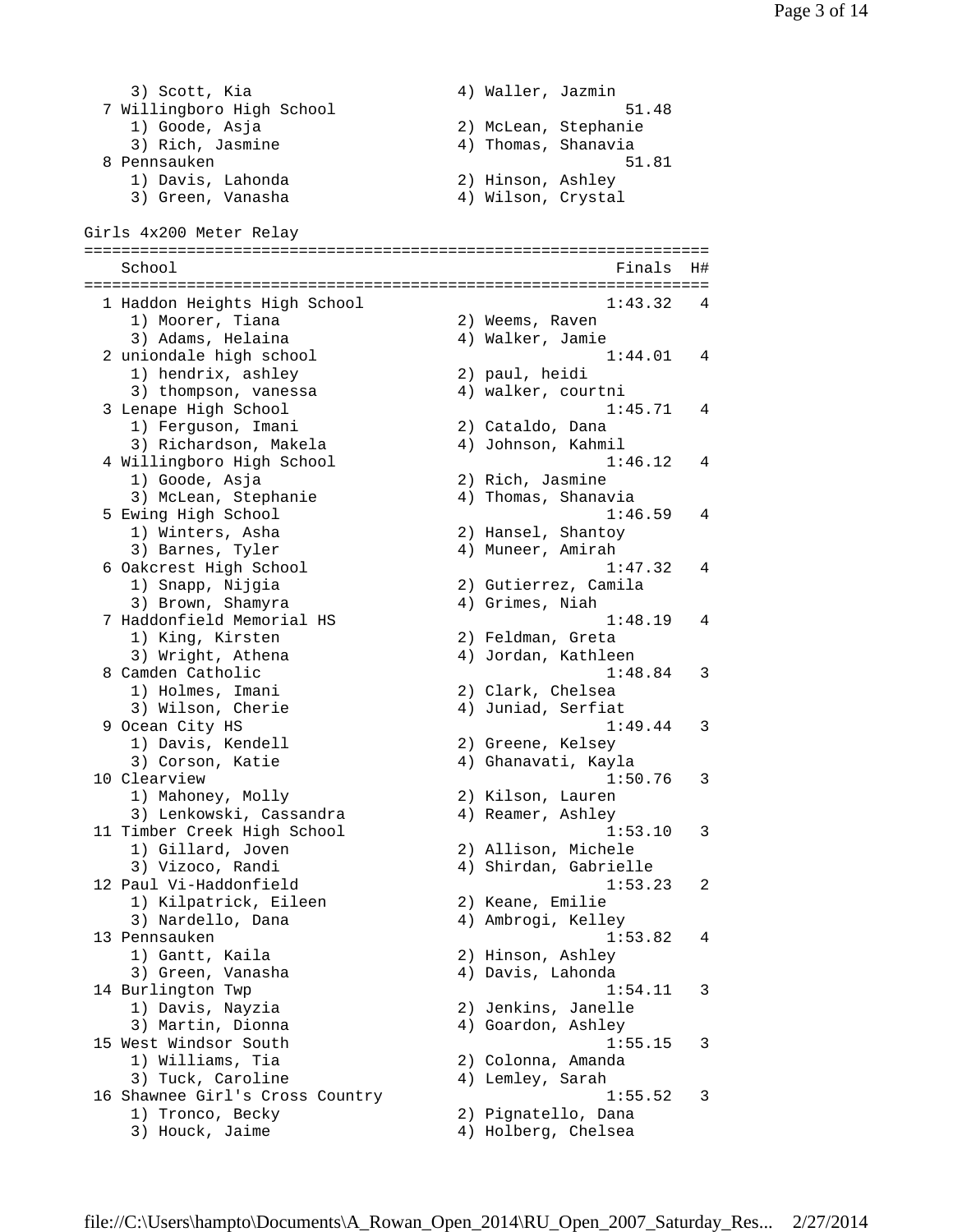17 Clayton High School 1:56.59 2 1) Goode, India 2) Small, Carol 3) Majekodumni, Abiola 4) Brown, Terri 18 Cherokee HS 1:56.92 2 eneronee no<br>1) Tedeschi, Lauren 2) Evans, Kirstin<br>1) Tedeschi, Lauren 2002 3) Stengel, Rae  $4)$  Mason, Erin 19 Woodrow Wilson 1:57.25 2 needs and the property of the 11 Meylor, Shanell<br>3) McEady, Naseira 2) Hunt, Shaniece<br>4) Williams, Ayshia 20 Camden 1:58.05 2<br>1) Johnson, Ryan 2) Pritchett, Telia<br>3) Williams Ini 1) Johnson, Ryan 2) Pritchett, Telia 3) Williams, Lai 4) Jenkins, Princess 21 Vineland 1:59.20 2 1) Roberts, Ashley 2) Watts, Christina 3) Montagna, Caroline (4) Chavez, Sasha 22 Millville Senior High School 2:01.02 2 1) Willis, Lashanda 2) Scott, Ikea 3) Watkins, Jalessa 4) McPherson, Amanda 23 Sacred Heart 2:02.57 1<br>
1) Salinsott, Norrel 2) Ferrari, Christy 1) Salinsott, Norrel 2) Ferrari, Christy 3) Salvatore, Megan (4) Lungu, Wonje 24 A.P. Schalick 2:07.69 1 1) Layton, Sophia 2) Farquhar, Heather 3) Vassiljav, Brianna 4) Cassidy, Liz -- Bordentown Regional High Schoo DQ 1 1) Robinson, Ciara 2) Korosec, Jill 3) Brandt, Kelli (4) Girls 3x400 Meter Relay HURDLES ================================================================ School **Finals** ================================================================ 1 Seneca High School 3:25.77<br>
1) Gibney, Shelley 3 3:25.77<br>
3) Schwartz, Alane 4) 1) Gibney, Shelley 2) Bohi, Mary 3) Schwartz, Alane 4) 2 Lenape High School 3:32.16 1) Walsh, Lindsey 2) Richardson, Makela 3) Hardcastle, Lindsay (4) 3 Cherokee HS 3:36.36 1) Kulcyk, Emily 2) Justice, Amanda 3) Hughes, India (4) 4 Millville Senior High School 3:37.38<br>1) Eason, Kayknesha 32) Kott, Brooke 1) Eason, Kayknesha 3) Pierce, Je'keirah 4) 5 Holy Cross High School 3:38.76 1) Johnson, Rosalee 2) Mc Cue, Meghan 3) Peak, Elizabeth 4) 6 Clearview 3:39.39 1) Taylor, Megan 2) Lenkowski, Cassandra 3) Kilson, Lauren 7 Moorestown Girls Track 3:41.10 1) DeVaughn, Jennifer 2) DeMarco, Kristen 3) Jordan, Stephanie  $4)$ 8 Ocean City HS 3:42.14 1) Terwilliger, Melissa 2) Ippolito, Jordan 1) Terwilliger, meissa<br>3) Greene, Shannon 4) 9 Bishop Eustace Girls 3:43.51 1) Rodgers, Kathryn 2) O'Malley, Rebecca 1) Rodgers, Kathryn (2) O'Ma<br>3) Lavell, Victoria (4) 10 Sacred Heart 3:49.07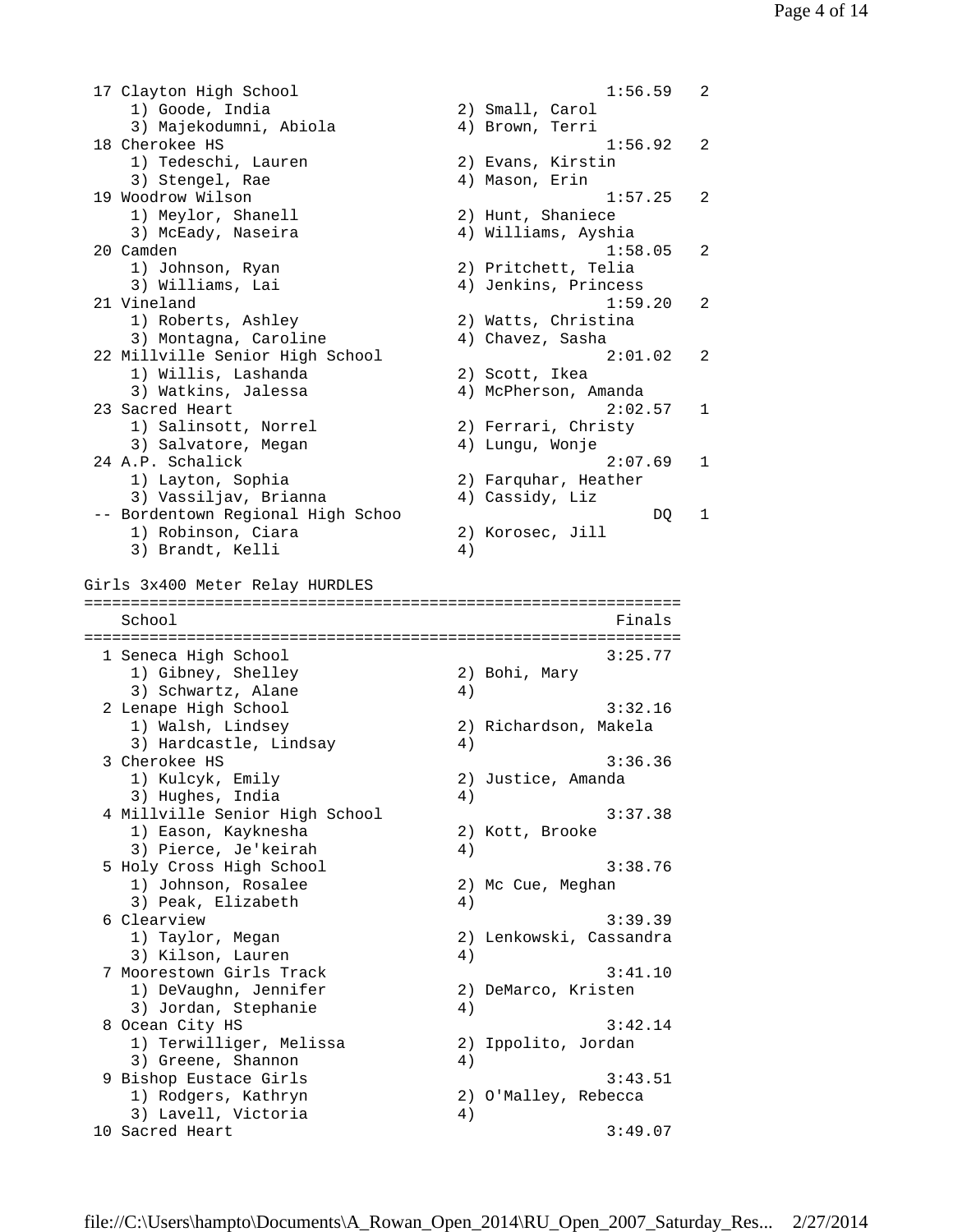1) famelli, ashley 2) Barry, Victoria 3) McKeon, Audrey - 3) McKeon, Audrey<br>
10 Willingboro High School 3:49.07<br>
1) Mutazz, Tiye 3:49.07<br>
2) Balgum, Abbey 1) Mutazz, Tiye 3) Arientyl, Vanessa 4) 12 Oakcrest High School 3:49.53 1) Carlson, Rachel 2) Gutierrez, Camila 3) Smalls, Rayelle 4) 13 Winslow Township HS 3:52.97 1) Dunlap, Kia (2) Rich, Krystle (3) Chanel, Tarte (4) 3) Chanel, Tarte 14 Sterling 3:55.11 1) Low, Michelle 2) Rugge, Katherine 1) Low, Michelle (2)<br>3) Lees, Christina (4) Girls 4x400 Meter Relay =================================================================== School **Finals** H# =================================================================== 1 Oakcrest High School 4:05.14 2 1) Snapp, Nijgia 2) Carlson, Rachel 3) Brown, Shamyra 4) Grimes, Niah 2 Camden 4:08.54 1 1) Boyd, Mirriam 2) Gainey, Shaquanda ------<br>3) Johnson, Assante (2) 4) Smalls, Kamice<br>(4) Smalls, Kamice 3 Willingboro High School 4:09.16 2 1) Goode, Asja 2) Rich, Jasmine 4) Thomas, Shanavia 4 Washington Township  $4:09.49$  2 nas...........<br>1) Martin, Michelle 2) Brasco, Danielle<br>3) Wilcox, Lauren 4) Krauss, Kim 3) Wilcox, Lauren 4) Krauss, Kim 5 Ocean City HS<br>1) Ghanavati, Kayla<br>3) Greens Kelsey 1) Ghanavati, Kayla 2) Birchmeier, Katie 3) Greene, Kelsey (4) Corson, Katie 6 West Windsor South 4:14.15 2 1) Lemley, Sarah 2) Hunter, Gabi 3) O'Connor, Kelsey (4) Allen, Emma 7 Sterling 4:24.74 1 1) Stratton, Nicolette 2) Radlinger, Stephanie 3) Rugge, Katherine 4) Fredericks, Laura 8 Triton 4:30.33 1 1) Thompson, Jasmine 2) Rawls, Jennifer 3) Warren, Laura 4) Mikos, Lindsey 9 Woodrow Wilson 4:48.82 2 1) Meylor, Shanell 2) McEady, Naseira 3) DeVerteuil, Nikeya (4) Hunt, Shaniece 10 Vineland 4:52.73 1 Ineland<br>1) Watts, Christina 2) Baldwin, Jasmine<br>2) Prown Vaunique 3) Montagna, Caroline (4) Brown, Vaunique Girls 4x800 Meter Relay ================================================================ School **Finals** ================================================================ 1 Lenape High School 9:42.89 1) Beddall, Brianna 2) Royds, Alivia 3) Cunningham, Moira 4) LaPointe, Victoria 2 Millville Senior High School 9:57.86<br>1) Kott Brocks 1) Kott, Brooke 2) Newman, Nyrae<br>3) Eller, Amanda 2008 4) Kott, Britney 4) Kott, Britney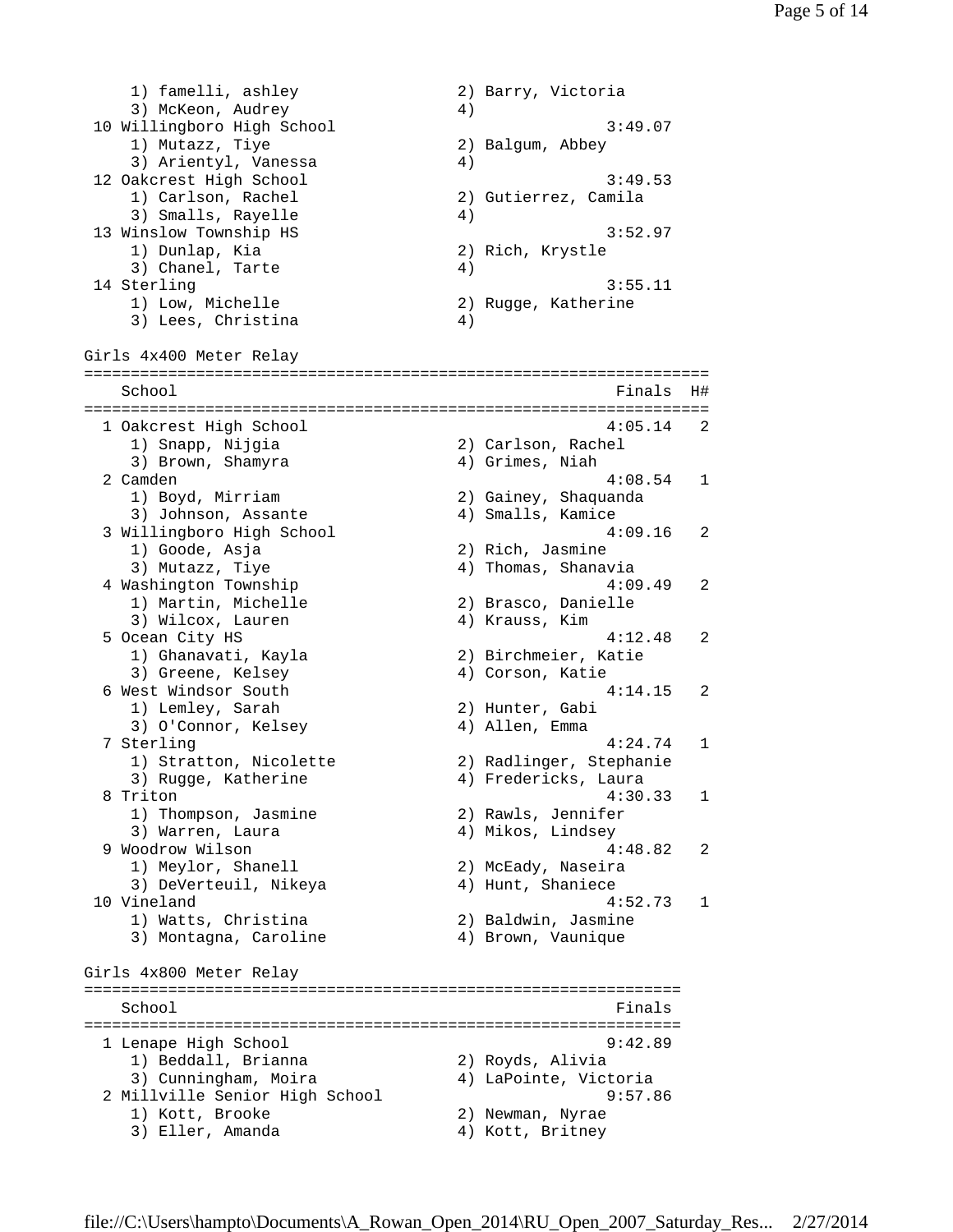3 West Windsor South 10:03.60 1) Hsieh, Tiffany 2) Barclay, Cindy 3) Kellner, Katie 4) O'Connor, Kelsey 4 Haddon Heights High School 10:08.37 1) Geissler, Leah 2) Mumford, Caitlin 3) Borsellino, Lisa (4) buie, kelnisha 5 Gloucester Catholic H.S. 10:14.95 1) Dott, Tori 2) Maloney, Paige 3) Maloney, June 4) Usher, Katie 6 Haddonfield Memorial HS 10:16.97 1) Altieri, Bria 2) Gosnay, Jenna 3) Stavetski, Derby 4) Gosnay, Kaitlin 7 Highland High School 10:21.35 1) DiCicco, Jessica 2) Gorczynski, Meghan 3) Hollywood, Heather (2) Sociolyns (1) Hollywood, Heather (4) Prendergast, Gabi 8 West Deptford Girls Track 10:22.84 1) McGlinchey, Meghan 2) Krause, Alyson 3) Scott, Carlie 4) Dalsey, Elizabeth 9 Ocean City HS  $10:23.63$  1) Ceniccola, Anna 2) Birchmeier, Katie 3) Minehan, Kaitlyn 4) McNally, Danielle 10 Cherokee HS 10:28.67 1) Kearns, Maggie 2) Czuba, Lindsay 3) Colligan, Lyndsey 4) Kearns, Kristen 11 Rancocas Valley Girls Track 10:32.53 1) Simpson, Kathryn (2)<br>3) Hovt Christine (4) Dou 3) Hoyt, Christine 4) Dougherty, Kelsie 12 Holy Cross High School 10:35.18 1) Byrne, Rachel 2) Alexander, Jane 3) Hannemann, Marcy 4) Copeland, Shannon 13 Vineland 10:55.57 1) Carabello, Angelica 2) Owens, Danielle 3) Guglielmi, Lauren (1988) 4) Tasker, Carly 14 Woodrow Wilson 11:01.67 1) King, Alexis 2) Clark, Victoria 3) Williams, Alexis (4) Lindsey, Keyona 15 Clearview 11:02.79 1) Dole, Amanda 2) Kooistra, Sarah 3) Shiles, Erica 4) Dear, Kayley 16 Sterling 11:13.42<br>1) Meyer, Alexander 2) Serrano, Yolanda 1) Meyer, Alexander 2) Serrano, Yolanda 3) Delp, Samantha 4) Stevens, Kia 17 uniondale high school 11:21.38 1) wilson, crystal 2) patterson, kimi 3) lawal, grace 4) johnson, katrina 18 Camden 11:28.94 1) Davis, Nakeema 2) Gonzalez, Karrissa 3) Smalls, Kristine (4) Thomas, Tierra 19 Cherry Hill H.S. West 12:00.54 1) Harrell, Alissa 2) Martinez, Romina 3) Thomas, Kelsey 4) Migdalias, Christina 20 Sacred Heart 12:31.39 1) Brown, Jamie 2) Norcross, Stacy 3) Ambr, Caitlin 4) Pierson, Chelsea Girls 4x1500 Meter Relay ================================================================ School Finals ================================================================ 1 Southern Regional 19:35.16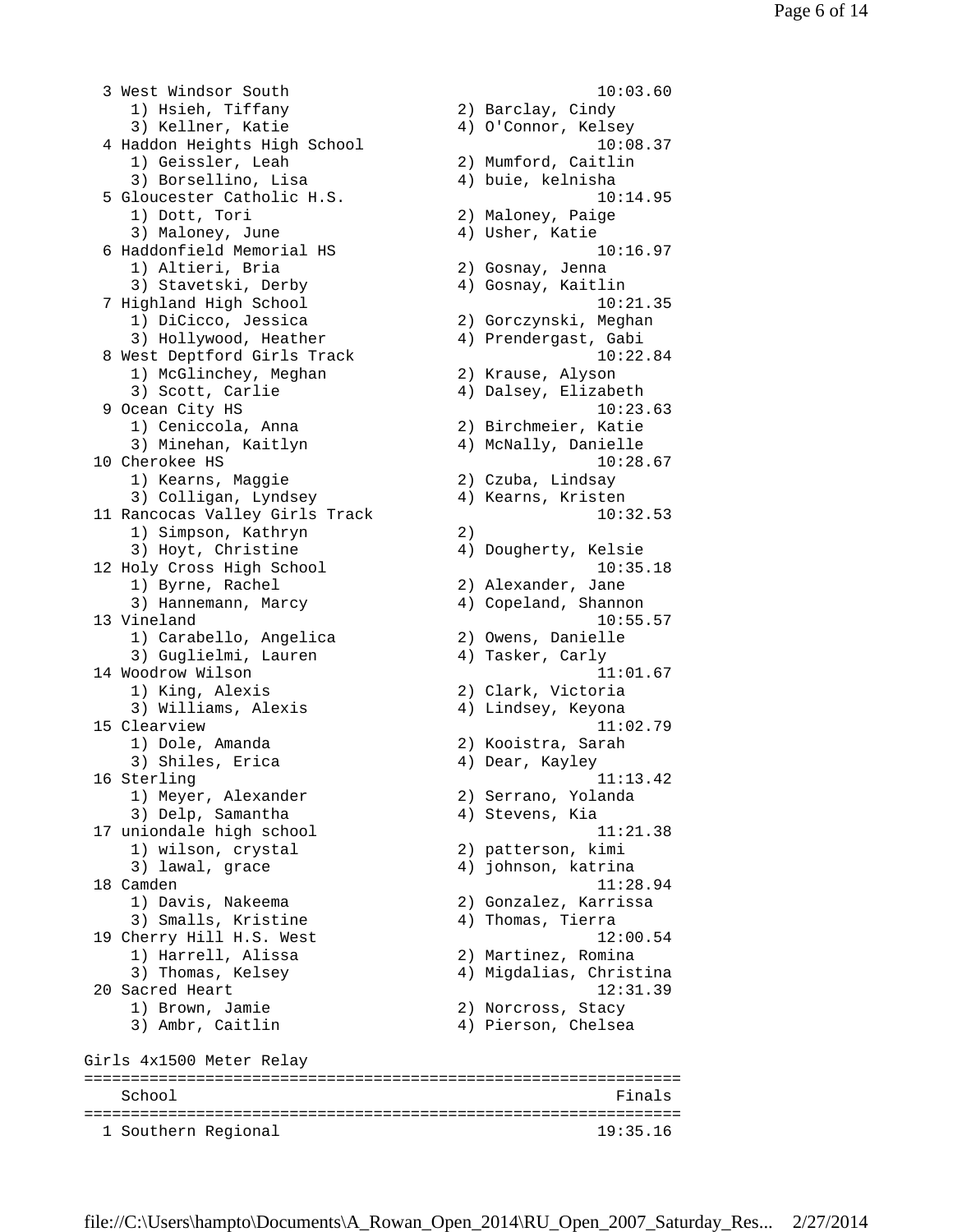1) Patrick, Alexis 2) Bergin, Kate 3) Smith, Jillian 4) Tauro, Danielle 2 Haddonfield Memorial HS 20:22.49 1) Altieri, Bria 2) Sikkema, Lizzy 3) Sikkema, Jacky 4) D'Orazio, Alyssa 3 Shawnee Girl's Cross Country 21:05.31 1) Bier, Kim 2) Panzenhagen, Morgan 3) Reagan, Kristen 1988 (4) White, Melissa 4 Cherokee HS 21:17.41 1) Weeks, Angela 2) Lowinger, Laura 3) Weeks, Alison 4) Stansbury, Amy 5 Buena Regional High School 21:30.88 1) Seelman, Devin 2) Jaworski, Emily 3) Oglesby, Lori 4) Lillie, Lauren 6 Moorestown Girls Track 21:44.60 1) Tetreault, Allison 2) Jackson, Kendall<br>2) Lovinson, Kate 2, Donatone, Stephar 3) Levinson, Kate (4) Donatone, Stephanie 7 Bishop Eustace Girls 22:39.90 1) Hagarty, Kaitlyn 2) Bottalico, Catherine 3) O'Boyle, Danielle (4) Malloy, Kelly 8 Triton 22:47.44<br>1) DiCrescenzo, Heather 2) Hudrick, Bridget<br>3) McClone, Elizabeth 2, 1986 1) DiCrescenzo, Heather 2) Hudrick, Bridget 3) McClone, Elizabeth 4) Rawls, Jennifer 9 Paul Vi-Haddonfield 22:47.93<br>
1) Yannessa, Deb 2) Urie, Jessica<br>
3) Gettings, Sarah 2) Gonzales, Mary 1) Yannessa, Deb 2) Urie, Jessica 3) Gettings, Sarah (4) Gonzales, Mary 10 Holy Cross High School 23:04.66 1) Copeland, Shannon 2) Leibrand, Katherine 3) Scheuerman, Jacqueline 4) Perticari, Ilyssa 11 Timber Creek High School 23:09.94 1) Dovell, Brooke 2) Inaldo, Jackie 3) Ingraham, Melodie 4) Sarver, Janine 12 Sacred Heart 24:14.90 1) Brown, Jamie 2) Ambr, Caitlin 3) Pierson, Chelsea (4) Brown, Sarah Girls 800 Sprint Medley =================================================================== School Finals H# =================================================================== 1 uniondale high school 1:47.69 3 1) ratley, april 2) paul, heidi 3) hendrix, ashley 4) thompson, vanessa 2 Camden 1:49.04 4<br>1) Boyd, Mirriam 2) Jones, Jamie 1) Boyd, Mirriam 2) Jones, Jamie 3) Johnson, Assante (4) Smalls, Kamice 3 Southern Regional 1:50.65 4 1) Carlson, Jessica 2) Beekman, Julia 3) Bergin, Jessica 4) Cox, Chelsea 4 Rancocas Valley Girls Track 1:50.84 4 1) Sledge-Maith, Janaia 2) Blount, Asiah 3) Gordon, Morgan (4) McCord, Marcia 5 Woodrow Wilson 1:51.48 4 1) Lewis, Famatta 2) Thompson, Ashley 3) Sharper, Samantha (4) Jones, Tamara 6 Woodbury High School 1:52.13 3 1) Dennen, Molly 2) Gantt, Shannon 3) Nesbit, Jacqueline 4) DiCarlo, Andrea 7 Vineland 1:52.46 4<br>1) Hart, Amber 2) Fonville, Mariah 2) Fonville, Mariah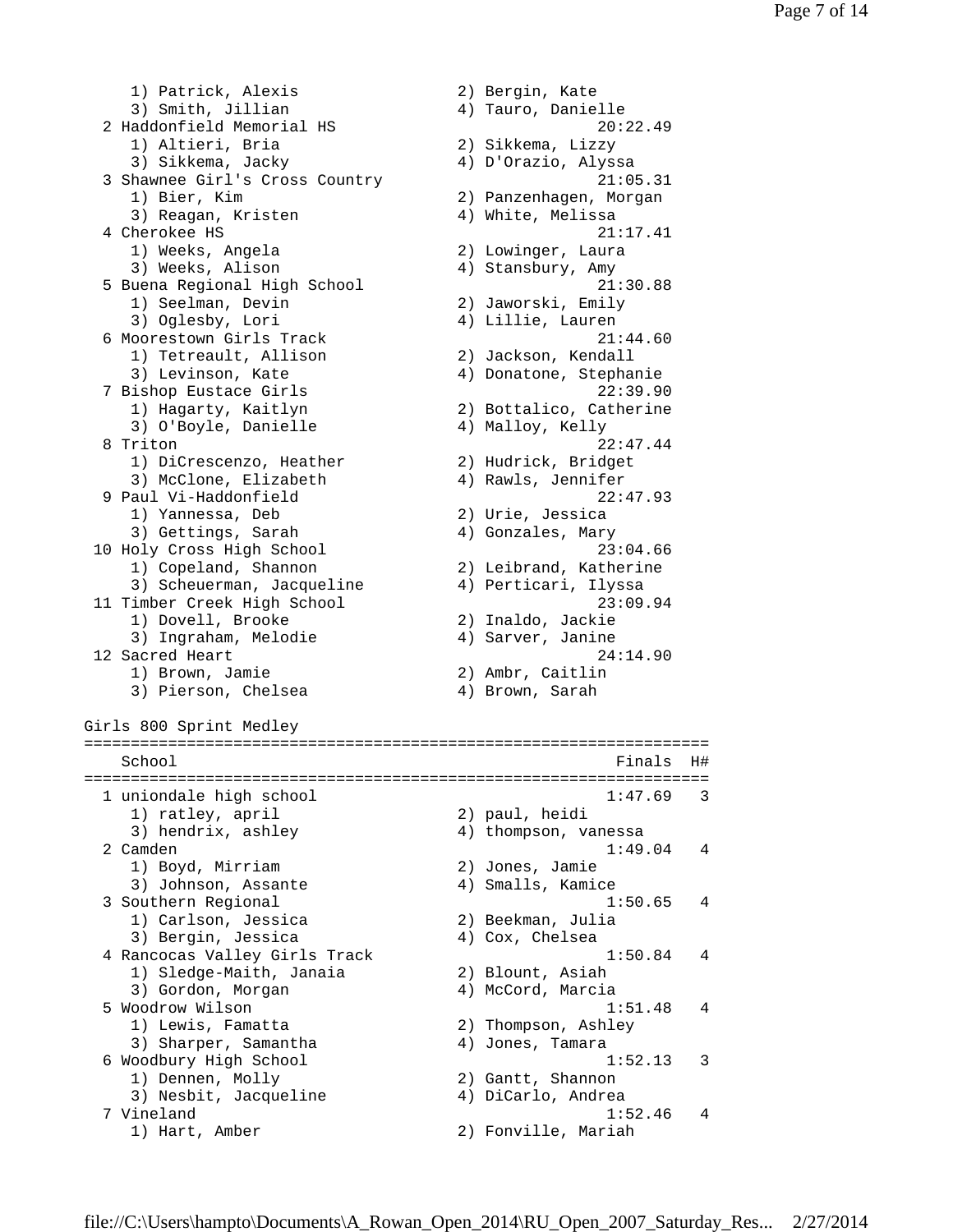3) Stephenson, Melissa (4) Isekenegbe, Theodora 8 Hillsborough High School 1:52.97 4<br>1) Sheridan, Katelyn 2) Arango, Melissa 1) Sheridan, Katelyn 3) Jones, Ebony 4) Young, Ebony 9 Burlington Twp 1:54.05 3 1) Davis, Nayzia 2) Colazo, Alyssa 3) Martin, Dionna 4) Chamberlain, Tiffany 10 Winslow Township HS 1:54.12 4 1) McNeil, Shanale 2) Dunlap, Kia 3) Morgan, Chelsea (4) Prevard, Rochelle 11 Ocean City HS 1:55.38 3 1) Greene, Kelsey 2) Corson, Katie 3) Davis, Kendell 4) Lawler, Noelani 12 A.P. Schalick 1:55.83 3 1) Pszwaro, Kristin 2) Hoch, Anrea 3) Murillo, Kiana 4) Dunckley, Melissa 13 Pennsauken 1:55.90 3 1) Davis, Lahonda 2) Hinson, Ashley 3) Green, Vanasha (4) Gantt, Kaila 14 Holy Cross High School 1:57.73 3<br>1) Hagarty, Lauren 2) Hadam, Lauren 1) Hagarty, Lauren 3) Davis, Ayana (4) Byrne, Rachel 15 Cherokee HS 2:00.88 2 1) Tedeschi, Lauren 2) Simon, Delena 3) Mason, Erin 4) DeCesaris, Marissa 16 Paul Vi-Haddonfield 2:01.20 2 1) Kilpatrick, Eileen 2) Taylor, Katlyn 3) Carroll, Rita 4) Keane, Emilie 17 Bishop Eustace Girls 2:02.51 2 1) Damato, Kelsey (2) Livecchi, Samantha<br>3) Bollard, Meagan (4) Lavell, Emily<br>Gloucester Catholic H.S. (2:02.55) 18 Gloucester Catholic H.S. 2:02.55 2 1) Unger, Christiana 2) Unger, Elaina 3) Hammer, Amanda (4) Page, Erika 19 Lenape High School 2:03.17 1 1) Mostak, Bryanna 2) Wyszynski, Amanda 3) LaPointe, Rebecca 4) Delph, Carmen 20 Clearview 2:04.29 1 1) Stay, Erin 2) Dear, Kayley 3) Patterson, Stephanie 4) Noland, Cyrstal 21 Triton 2:04.90 3 1) Deblaker, Kierstin 2) Gray, Katie 3) Thompson, Jasmine (4) Mikos, Lindsey 22 Oakcrest High School 2:08.25 2<br>1) Berschler, Shana 2) Williams, Erica<br>3) Roberts, Aseeyah 2, Jones, Alison 1) Berschler, Shana 2) Williams, Erica 3) Roberts, Aseeyah (4) Jones, Alison 23 Sacred Heart 2:09.31 1 1) Lungu, Wonje 2) Reid, Rebecca 3) Salvatore, Megan (4) Braidi, Leah 24 Millville Senior High School 2:09.91 1 1) Ford, Javona 2) Rojar, Yesenia 3) Broughton, Mykia (4) 4) Cubbage, Liz 25 Science High School 2:15.84 1 25 Science High School 2:15.<br>
1) Williams, Ciara 2) McClean, Samantha<br>
3) Roberts, Ericka 4) Lane, Ladina 3) Roberts, Ericka Girls 1600 Sprint Medley =================================================================== School Finals H# ===================================================================

2) Livecchi, Samantha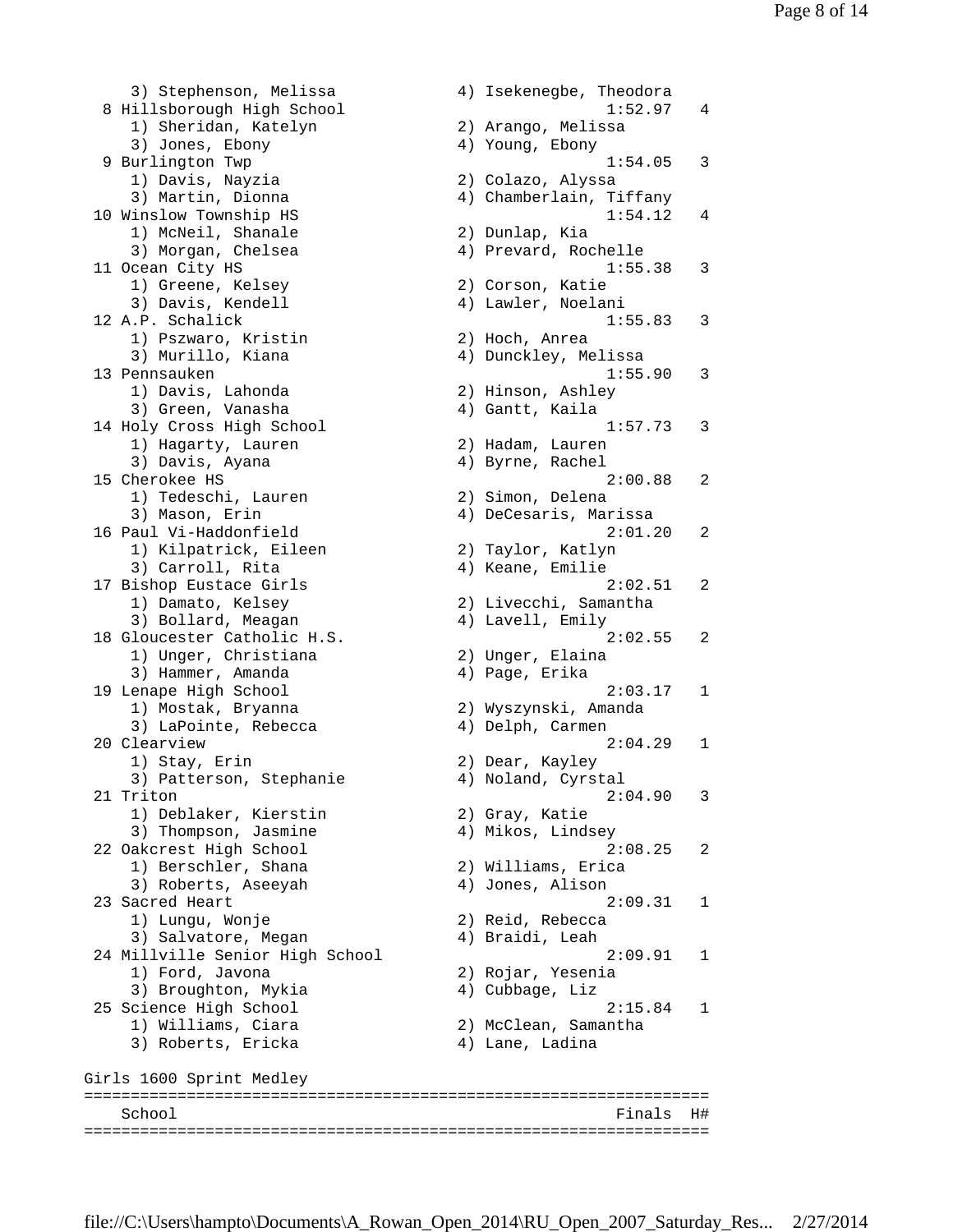1 Lenape High School 4:12.79 3 1) Cuiule, Caroline 2) Walsh, Lindsey 3) Johnson, Miya (4) Orr, Caitlin 2 Rancocas Valley Girls Track 4:15.52 3 1) Sledge-Maith, Janaia 2) McCord, Marcia 3) Gordon, Morgan 4) Hawkey, Allison<br>3 Seneca High School 4:1<br>2) Schwartz, Alane 3 Seneca High School 4:19.66 3 1) Moody, Kayla 2) Schwartz, Alane 3) Brown, Michelle 4) Brown, Keri 4 Vineland 4:24.04 3 1) Hart, Amber 2) Stephenson, Melissa 3) Isekenegbe, Theodora 4) Carabello, Angelica 5 Lawrence High School 4:27.91 3 1) Lendor, Danai 2) Watson, Kelly 3) Goodell, Molly (4) Kelley, Justine 6 Winslow Township HS 4:31.43 3 1) Eke-Okoro, Chizorom 2) Waller, Jazmin 3) Morgan, Chelsea (4) Prevard, Rochelle 3) Morgan, Chersea<br>
7 West Deptford Girls Track 4:35.68 3 1) Brooks, Cree 2) Brown, Nikki 3) Loggins, Keya 4) Stanek, Jessica 8 Paul Vi-Haddonfield (1994)<br>1) Taylor, Katlyn (2) Ambrogi, Kelley 1) Taylor, Katlyn 2) Ambrogi, Kelley 3) Strow, Christina 4) MacFarlane, Deirdre 9 Ocean City HS 4:44.86 1 1) Lawler, Noelani 2) Greene, Shannon 3) McNally, Danielle 4) Morris, Hillary 10 uniondale high school 4:45.49 2 1) patterson, kimi 2) lawal, grace 3) thompson, dena (4) wilson, crystal 11 Cherokee HS 4:46.81 1 1) Macekura, Vanessa 2) DeCesaris, Marissa 3) Tedeschi, Lauren (4) Montague, Rachel 12 Cherry Hill H.S. West 4:48.46 2 1) Nolte, Amanda 2) Higgins, Laura 3) Pyle, Emily 19 and 4) Bruce, Meghan 13 Bordentown Regional High Schoo 4:49.18 1 1) Hazlett, Stephanie 2) Bakeman, Brittany 3) Shaw, Leah 4) Dougherty, Kiley 14 Gloucester Catholic H.S. 4:54.51 1<br>1) Unger, Christiana 2) Hammer, Amanda 1) Unger, Christiana 3) Busarello, Rachel (4) Page, E 15 Sacred Heart 4:56.40 2 1) Braidi, Leah 2) Ordelle, Ally 3) sainsoti, norrel 4) famelli, ashley 16 Camden 5:02.91 2 1) Jenkins, Princess 2) Johnson, Ryan 3) Thomas, Tierra (4) Davis, Nakeema Girls Distance Medley ================================================================ School **Finals** ================================================================ 1 Moorestown Girls Track 12:22.29<br>1) Levin, Jessica 2) Goldstein, Lauren 1) Levin, Jessica 3) Tetreault, Allison (2) Schwedin, Eddy<br>
2) Rogers, Brianna<br>
2) Lenape High School (2) 2 Lenape High School 12:24.26 1) Johnson, Miya 2) Orr, Caitlin 3) Cunningham, Moira (4) Royds, Alivia 3 Monsignor Donovan High School 12:29.61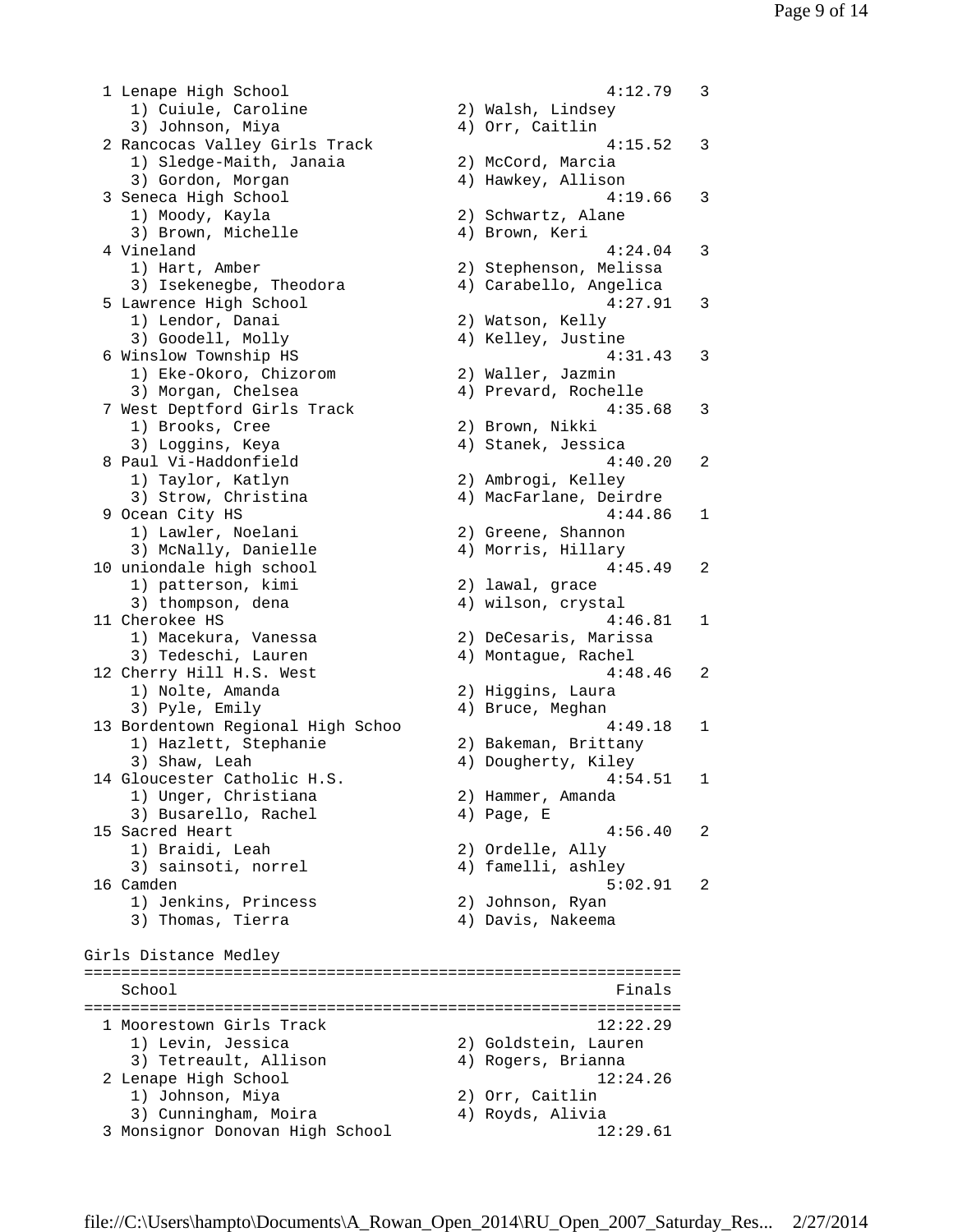1) Kempton, Molly 1982 (2) DeTuro, Katie 3) Crowe, Briana 4) Loretto, Krissa 4 Eastern Regional High School 12:44.03<br>1) Davis, Alexandra 12:44.03 1) Davis, Alexandra 3) Torok, Smantha (4) Cohen, Barrie 5 Bishop Eustace Girls 13:00.56<br>13:00.56<br>3) Rodgers, Kathryn 13:00.56<br>4) Neely, Colleen 1) O'Malley, Rebecca 2) Jantorno, Alexandra 3) Rodgers, Kathryn (4) Neely, Colleen 6 Highland High School 13:03.67 1) Prendergast, Gabi 2) Burse, Jasmine<br>3) Gorczynski, Meghan 4) DiCicco, Jessica 3) Gorczynski, Meghan 7 Timber Creek High School (13:04.37)<br>13:04.37<br>1) Arnold, Megan (2) Allison, Michele 1) Arnold, Megan 2) Allison, Michele 3) Abdullah, Amira 4) Short, Megan 8 West Deptford Girls Track 13:05.26 1) McGlinchey, Meghan 2) Brown, Nikki 3) Stanek, Jessica 4) Dalsey, Elizabeth 9 Paul Vi-Haddonfield 13:19.04<br>13:19.04 (2) Nardello, Dana 1) Romaniak, Katie 2) Nardello, Dana 3) Callahan, Ashley 4) Wojciechowski, Karen 10 Hillsborough High School 13:37.99 1) Mayes, Meredith 2) Marsh, Vanessa 3) Sheridan, Katelyn (4) Smolinka, Ashley 11 Rancocas Valley Girls Track 13:49.97 1) Simpson, Kathryn 2) Dougherty, Kelsie 3) Hoyt, Christine  $4)$  Kocela, Amber 12 Ocean City HS 13:52.46 1) Morris, Hillary 2) Minehan, Kaitlyn 3) Ceniccola, Anna (4) Brady, Christina 13 Sterling 14:13.87 1) Radlinger, Stephanie 2) Fredericks, Laura 3) Serrano, Yolanda 4) Meyer, Alexander 14 Millville Senior High School 14:17.58 1) Newman, Nyrae 2) Broughton, Mykia 3) Cubbage, Liz (4) Eller, Amanda 15 Bordentown Regional High Schoo 14:28.04 1) Davis, Megan 2) Shaw, Leah 3) Bakeman, Brittany (4) Dougherty, Kiley 16 Woodrow Wilson 14:31.03 1) Williams, Alexis 2) Clark, Victoria 3) Lindsey, Keyona (4) King, Alexis 17 A.P. Schalick 14:31.62 1) Petronglo, Kaitlyn 2) Layton, Sophia 3) Hernandez, Sharena (4) Fee, Emily 18 Woodstown High School 14:39.61 1) Perrino, Anna 2) Sayer, Jackie 3) Geiger, Emma (3) Geiger, 2003 19 Science High School 14:51.91 1) Lane, Ladina 2) Mejia, Jessica 3) Roberts, Ericka (4) Ward, Kevonna 20 Vineland 15:04.07 1) Clendaniel, Alicea 2) Giaccio, Aimee 3) Daplyn, Lauren 4) Owens, Danielle 21 Sacred Heart 15:04.91 1) Ouersib, Chelsea 2) Salinsott, Norrel 3) Norcross, Stacy (4) Brown, Sarah Girls 4x100 Meter Shuttle Hurdle =================================================================== School Finals H#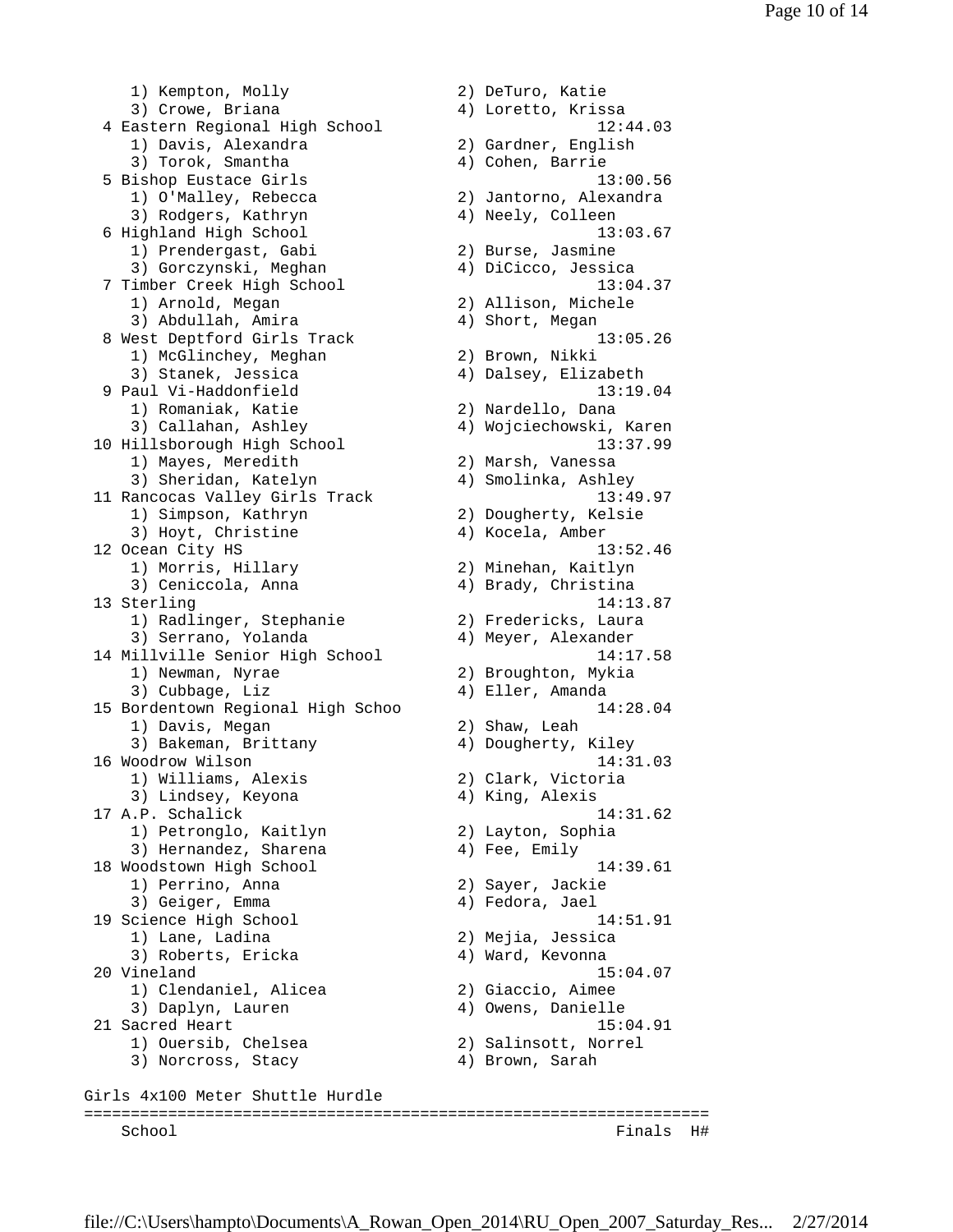1 Lenape High School 1:04.07 4 1) DiBiase, Jenna 2) Hancock, Sara 3) Hardcastle, Lindsay 4) Walsh, Lindsey 2 Hillsborough High School 1:05.57 4 2 Hillsborough High School<br>
1) Arango, Melissa 2) Young, Ebony<br>
3) Sheridan, Katelyn (2) Jones, Ebony 3) Sheridan, Katelyn 3 Holy Cross High School 1:08.69 4 1) Johnson, Rosalee 2) Hagarty, Lauren 3) Peak, Elizabeth 4) Davis, Ayana 4 Millville Senior High School 1:08.94 3 1) Scott, Ikea 2) Eason, Kayknesha 3) Willis, Lashanda 4) Pierce, Je'keirah 5 Sacred Heart 1:10.24 3 1) Salvatore, Megan (2) Braidi, Leah<br>3) Barry Victoria (2) Alexander (2) 3) Barry, Victoria (4) Ordelle, Ally 6 Moorestown Girls Track 1:11.30 2 1) DeMarco, Kristen 2) Solecki, Karen 3) Jordan, Stephanie 4) DeVaughn, Jennifer 7 Seneca High School 1:12.67 4 1) Gibney, Shelley 2) Donoghue, Jessica 3) Schwartz, Alane 4) Jochem, Sarah 8 Cherokee HS 1:12.76 2 1) Macekura, Vanessa 2) Kulcyk, Emily 3) Justice, Amanda (4) Kamath, Gauri 9 Winslow Township HS 1:15.91 2 1) Scott, Kia 2) Rich, Krystle 3) Woods, Ciana (4) Chanel, Tarte 10 Ocean City HS 1:17.43 2 1) Greene, Shannon 2) Boettcher, Sage 3) Ippolito, Jordan 4) Terwilliger, Melissa 11 Oakcrest High School 1:17.98 3 1) Smalls, Rayelle 2) Dunbar, Marilyn 3) Berschler, Shana (4) DeBose, Alesha 12 Bordentown Regional High Schoo 1:18.09 1 1) Alm, Rachel 2) Yanucil, Melissa 3) Hazlet, Lauren (4) Hazlett, Stephanie 13 Audubon High School 1:19.97 1 1) Helvitson, Kathleen 2) Kelly, Victoria 3) Morris, Kristin 4) Granozio, Nicolette 14 Bishop Eustace Girls 1:20.28 1 1) Grous, Angela 2) Griffin, Erin 3) Auletto, Gabrielle 4) Lavell, Victoria 15 uniondale high school 1:20.48 1 2) lawal, grace 1) johnson, katrina (2) lawal, grace<br>3) ratley, april (4) patterson, kimi -- Burlington Twp discussed by the contract of the DQ 3 1) Chamberlain, Tiffany 2) Davis, Nayzia 3) Martin, Dionna 4) Colazo, Alyssa Girls High Jump ================================================================ Name **The Year School** Team Team Tinals ================================================================ 1 Juniad, Serfiat Camden Catholic 5-04.00 2 Gray, Briana Haddon Heights 5-04.00 3 Waller, Jazmin Winslow 5-02.00 3 Eke-Okoro, Chizorom Winslow 5-02.00 5 Williams, Amanda Williamstown 5-02.00 6 Rau, Emily Haddon Twp. 5-00.00

===================================================================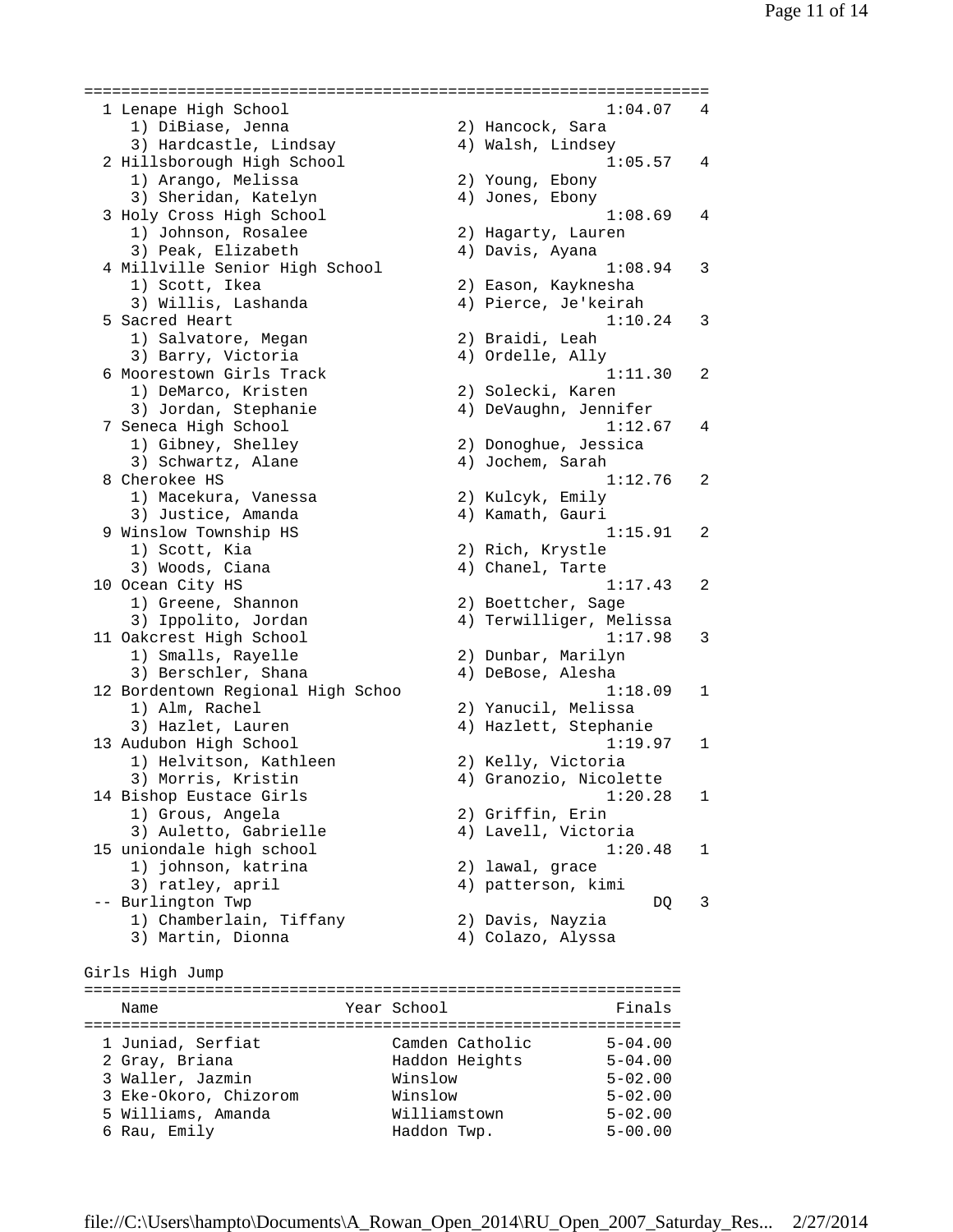| 7 Rodriguez, Sara     | Eastern          | $5 - 00.00$ |
|-----------------------|------------------|-------------|
| 8 Ward, Danielle      | Lenape           | $4 - 10.00$ |
| 9 McDonnell, Caitlin  | Cherokee         | $4 - 10.00$ |
| 10 Bradley, Kristen   | Shawnee          | $4 - 10.00$ |
| 11 Jiles, Brend       | Paulsboro        | $4 - 08.00$ |
| 12 Nelson, Malorie    | Pennsville       | $4 - 08.00$ |
| 12 McKeon, Audrey     | Sacred Heart     | $4 - 08.00$ |
| 12 Beach, Kay         | Ww-P South       | $4 - 08.00$ |
| 12 Sayer, Jackie      | Woodstown        | $4 - 08.00$ |
| 16 McPherson, Amanda  | Millville        | $4 - 08.00$ |
| 17 DeMarco, Kristen   | Moorestown       | $4 - 08.00$ |
| 18 Gorman, Danielle   | Moorestown       | $4 - 06.00$ |
| 18 Holmes, Stacey     | West Deptford    | $4 - 06.00$ |
| 18 Grabiak, Emily     | Haddonfield      | $4 - 06.00$ |
| 18 Sartor, Della      | Millville        | $4 - 06.00$ |
| 22 Collins, Krissy    | Williamstown     | $4 - 06.00$ |
| 22 Recupero, Genna    | Gloucester Cath. | $4 - 06.00$ |
| 24 Taylor, Lauren     | Cherokee         | $4 - 06.00$ |
| 24 Damato, Kelsey     | Bishop Eustace   | $4 - 06.00$ |
| 26 Nociti, Noelle     | Pennsville       | $4 - 04.00$ |
| 26 Bonney, Isis       | Hillsborough     | $4 - 04.00$ |
| 26 Auletto, Gabrielle | Bishop Eustace   | $4 - 04.00$ |
| 26 Hoch, Anrea        | Schalick         | $4 - 04.00$ |
| 26 Berschler, Shana   | Oakcrest         | $4 - 04.00$ |
| 26 McNally, Danielle  | Ocean City       | $4 - 04.00$ |
| 32 Herr, Kara         | Lenape           | $4 - 04.00$ |
| 32 Kelsey, Murphy     | West Deptford    | $4 - 04.00$ |
| 32 Rose, LaTrice      | Delsea           | $4 - 04.00$ |
| 35 Bachich, Natalie   | Ocean City       | $4 - 04.00$ |
| -- Mason, Justine     | Lawrence         | NH          |
| -- Roberts, Aseeyah   | Oakcrest         | NH          |
| -- Morse, Meghan      | Schalick         | NH          |
| -- Kong, Vanessa      | Lawrence         | NH          |
| -- Manson, Michelle   | Vineland         | NH          |

Girls Long Jump

| =================== |                                     |  |                       |              |
|---------------------|-------------------------------------|--|-----------------------|--------------|
|                     | Name                                |  | Year School           | Finals       |
|                     | ----------------------------------- |  | ===================== |              |
|                     | 1 hendrix, ashley                   |  | Uniondale             | $17 - 10.50$ |
|                     | 2 Grimes, Niah                      |  | Oakcrest              | $17 - 06.75$ |
|                     | 3 Scott, Kia                        |  | Winslow               | $16 - 09.50$ |
|                     | 4 McLean, Stephanie                 |  | Willingboro           | $16 - 06.00$ |
|                     | 5 Cunegin, Akeba                    |  | Paulsboro             | $16 - 04.75$ |
|                     | 6 Gonzalez, Karrissa                |  | Camden                | $16 - 04.50$ |
|                     | 6 Burse, Jasmine                    |  | Highland              | $16 - 04.50$ |
|                     | 8 Hazlett, Stephanie                |  | Bordentown            | $16 - 02.75$ |
|                     | 9 Bragg, Samantha                   |  | Lindenwold            | $16 - 01.00$ |
|                     | 10 Ordelle, Ally                    |  | Sacred Heart          | $15 - 11.50$ |
|                     | 11 walker, courtni                  |  | Uniondale             | $15 - 10.50$ |
|                     | 12 Sartor, Della                    |  | Millville             | $15 - 09.25$ |
|                     | 13 Lavell, Emily                    |  | Bishop Eustace        | $15 - 03.50$ |
|                     | 14 Ambrogi, Kelley                  |  | Paul VI               | $15 - 03.00$ |
|                     | 15 Hovington, Jessica               |  | Lindenwold            | $15 - 02.50$ |
|                     | 16 Montaque, Rachel                 |  | Cherokee              | $15 - 01.00$ |
|                     | 17 thompson, dena                   |  | Uniondale             | $14 - 11.25$ |
|                     | 18 Padilla, Natasha                 |  | Millville             | $14 - 10.75$ |
|                     | 19 Bergin, Jessica                  |  | Southern              | $14 - 10.00$ |
|                     | 20 Stratton, Nicolette              |  | Sterling              | $14 - 09.00$ |
|                     | 21 Loggins, Keya                    |  | West Deptford         | $14 - 05.50$ |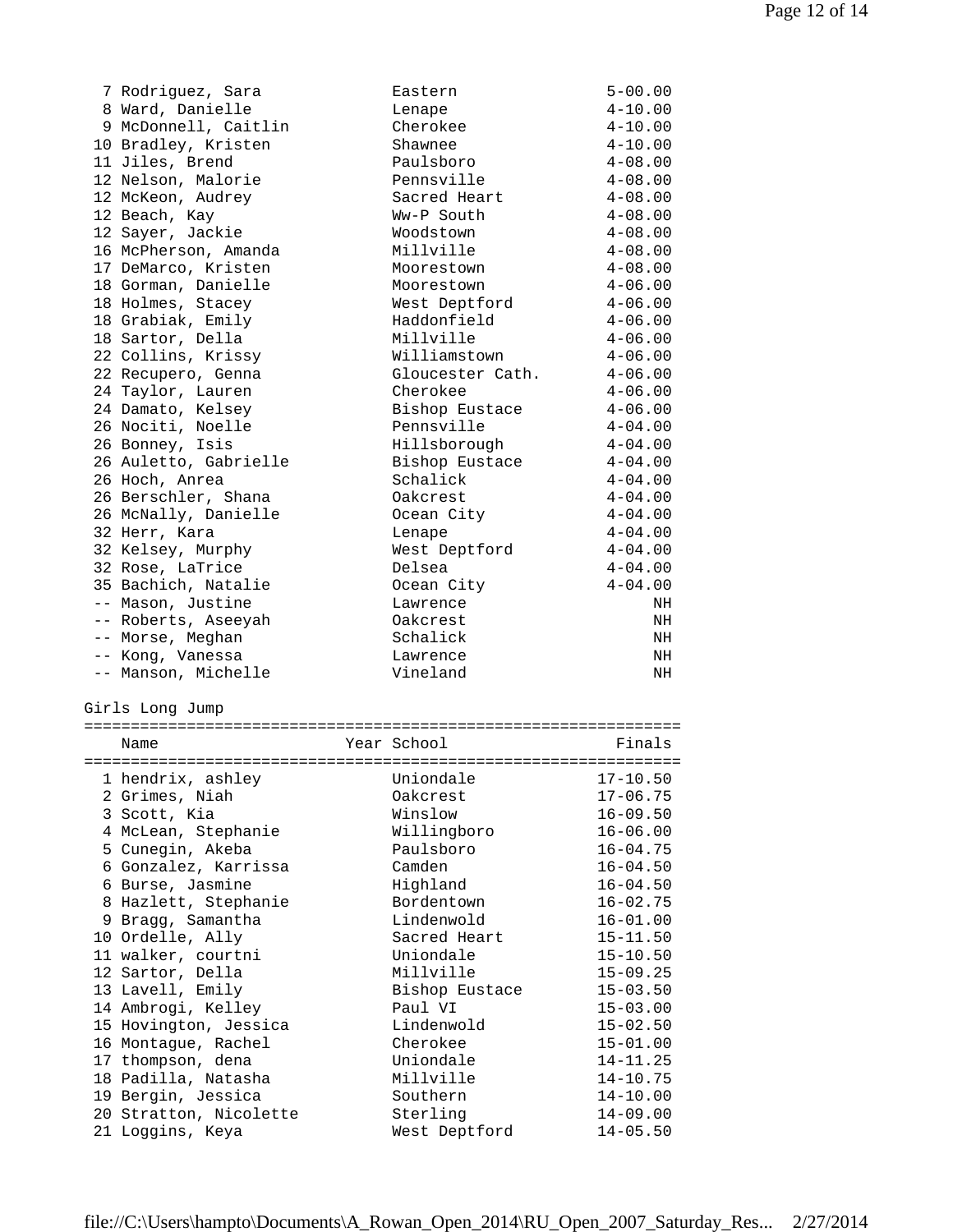| 22 Ross, Fatima                          | Williamstown            | $14 - 05.00$                 |
|------------------------------------------|-------------------------|------------------------------|
| 23 Lang, Katherine                       | Paul VI                 | $14 - 04.50$                 |
| 24 Shirdan, Gabrielle                    | Timber Creek            | $14 - 03.50$                 |
| 25 Best, Rebecca                         | Williamstown            | $14 - 03.00$                 |
| 25 Korngut, Jen                          | Lawrence                | $14 - 03.00$                 |
| 27 Nolte, Amanda                         | CH West                 | $14 - 01.00$                 |
|                                          |                         |                              |
| 28 McDevitt, Devon                       | Shawnee                 | $14 - 00.00$                 |
| 29 Murillo, Kiana                        | Schalick                | $13 - 10.00$                 |
| 30 Pignatello, Dana                      | Shawnee                 | $13 - 09.00$                 |
| 30 Watson, Kelly                         | Lawrence                | $13 - 09.00$                 |
| 30 Bonney, Isis                          | Hillsborough            | $13 - 09.00$                 |
| 33 Bakeman, Brittany                     | Bordentown              | $13 - 08.75$                 |
| 34 Lewis, Kristen                        | Vineland                | $13 - 08.50$                 |
| 35 Vizoco, Randi                         | Timber Creek            | $13 - 08.00$                 |
| 36 Tasker, Carly                         | Vineland                | $13 - 05.75$                 |
| 37 Lees, Christina                       | Sterling                | $13 - 04.50$                 |
| 38 Melton, Jasmine                       | Oakcrest                | $13 - 04.00$                 |
| 39 Goode, India                          |                         | $13 - 03.50$                 |
|                                          | Clayton                 |                              |
| 40 Ahiarakwe, Tochi                      | Camden Catholic         | $12 - 09.50$                 |
| 41 Kolo, Lyndsey                         | Lenape                  | $12 - 08.00$                 |
| 42 Keane, Emilie                         | Paul VI                 | $12 - 06.00$                 |
| 43 Ward, Danielle                        | Lenape                  | $12 - 03.50$                 |
| 44 Sheridan, Katelyn                     | Hillsborough            | $12 - 01.00$                 |
| 45 Krueger, Amanda                       | Schalick                | $11 - 02.00$                 |
| 46 Robert, Courtney                      | Eastern                 | $10 - 11.50$                 |
| -- Hutchinson, Kelly                     | Haddonfield             | ND                           |
| -- Grabiak, Emily                        | Haddonfield             | ND                           |
| Girls Triple Jump                        |                         |                              |
|                                          |                         |                              |
|                                          |                         |                              |
| Name                                     | Year School             | Finals                       |
|                                          |                         |                              |
| 1 Policastro, Emily                      | Southern                | $36 - 02.00$                 |
| 2 Brown, Shamyra                         | Oakcrest                | $35 - 09.50$                 |
| 3 Young, Ebony                           | Hillsborough            | $35 - 07.50$                 |
| 4 Kilson, Lauren                         | Clearview               | $34 - 04.75$                 |
| 5 Bragg, Samantha                        | Lindenwold              | $34 - 01.25$                 |
| 6 Arango, Melissa                        | Hillsborough            | $33 - 11.75$                 |
|                                          | Williamstown            | $33 - 11.00$                 |
| 7 Scott, Sakinah                         |                         |                              |
| 8 Carlson, Jessica                       | Southern                | $33 - 10.50$                 |
| 8 Beekman, Julia                         | Southern                | $33 - 10.50$                 |
| 10 Hardcastle, Lindsay                   | Lenape                  | $32 - 07.50$                 |
| 11 Ordelle, Ally                         | Sacred Heart            | $32 - 07.25$                 |
| 12 McNeil, Shanale                       | Winslow                 | $32 - 06.50$                 |
| 12 Dunckley, Melissa                     | Schalick                | $32 - 06.50$                 |
| 14 Padilla, Natasha                      | Millville               | $32 - 05.75$                 |
| 14 Barr, Chandra                         | Delsea                  | $32 - 05.75$                 |
| 16 Hancock, Sara                         | Lenape                  | $32 - 05.00$                 |
| 17 Cunegin, Laura                        | Paulsboro               | $32 - 04.25$                 |
| 18 walker, courtni                       | Uniondale               | $32 - 03.25$                 |
| 19 McLean, Stephanie                     | Willingboro             | $32 - 02.75$                 |
| 19 Hovington, Jessica                    | Lindenwold              | $32 - 02.75$                 |
|                                          |                         |                              |
| 21 Eme, Jess                             | St. Joseph Hamm         | $32 - 00.00$                 |
| 22 Lavell, Emily                         | Bishop Eustace          | $31 - 09.50$                 |
| 23 Sartor, Della                         | Millville               | $31 - 08.75$                 |
| 24 Jiles, Brend                          | Paulsboro               | $31 - 08.00$                 |
| 25 Nolte, Amanda                         | CH West                 | $31 - 07.75$                 |
| 26 Okoth, Jessica                        | Oakcrest                | $31 - 07.00$                 |
| 27 Lendor, Danai<br>28 Hutchinson, Kelly | Lawrence<br>Haddonfield | $31 - 03.00$<br>$31 - 02.50$ |